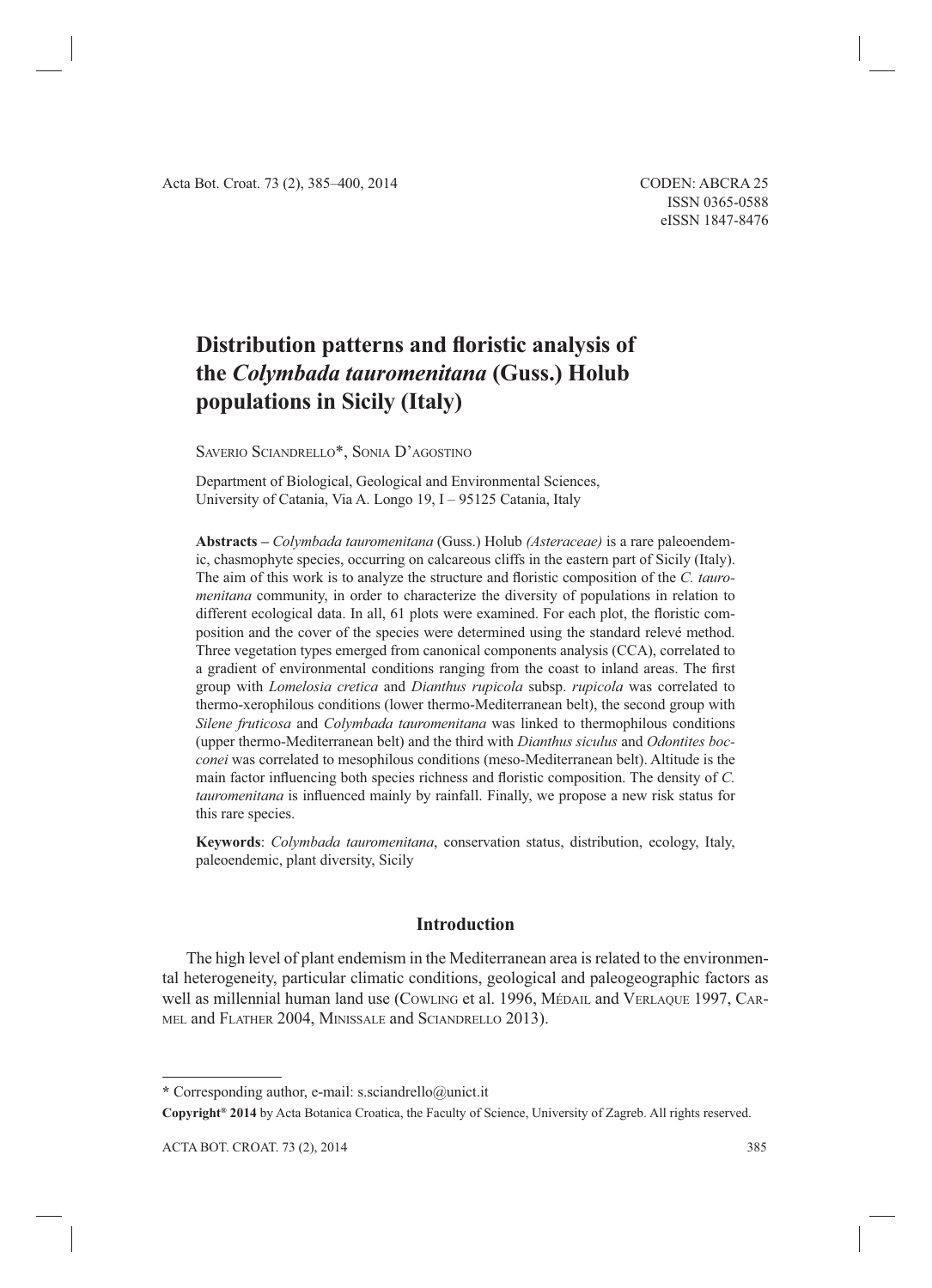Plant conservation strategies are a crucial issue in the Mediterranean area, due to excessive human impact on the natural landscape which in several cases has led to the loss of habitats and endemic species (SCHRÖTER et al. 2005, PISANU et al. 2011, TOMASELLI et al. 2012). Sicily is one of the most important centers of plant diversity in the Mediterranean region (MÉDAIL and QUÉZEL 1999). With about 3,300 vascular taxa (species and subspecies) according to GIARDINA et al.  $(2007)$ , it accounts for nearly 43% of the entire vascular flora of Italy  $(7,634$  species, according to CONTI et al. 2005). The importance of the vascular flora of Sicily lies not only in the total number of taxa but also in the considerable number of endemic species (about 13% according to BRULLO et al. 2011). Chasmophytes represent one of the most important groups of plants within the flora of Sicily (DAVIS 1951, THOMPSON 2005). This ecological group includes one very interesting taxon, *Colymbada tauromenitana* (Guss.) Holub (= *Centaurea tauromenitana* Guss.), a huge plant which grows on the limestone cliffs of the Peloritani district (PIROLA 1961, GRAMUGLIO et al. 1985, BRULLO et al. 1995). This species is a paleoendemic species exclusive to eastern Sicily (ARENA et al. 1975). Currently, populations of *C. tauromenitana* are threatened by human activities, mainly represented by excavations for building, and by invasive plants, especially the expansion of *Opuntia ficus-indica*. The aim of this study is the analysis of the structure and floristic composition of the *C. tauromenitana* community, in order to characterize the diversity of populations in relation to different environmental conditions. These results will be useful for a proper evaluation of its conservation status and for the improvement of actions aimed at the conservation of this rare taxon.

## **Materials and methods**

#### **Study area**

The study area includes the Peloritani district, in the eastern part of Sicily (Fig. 1). This area is characterized by mountains of moderate altitude, comprising, from south to north, Monte Tauro (245 m), Monte Petraro (475 m), Castelmola (496 m), Roccella (602 m), Monte Ziretto (381 m), Costa Ogliastro (466 m), Monte Veneretta (884 m), Monte Lapa (771m), Monte Castelluccio (501 m), Monte Pernice (712 m) and Monte Galfa (1,000 m). From a geological viewpoint the study area belongs to the Longi-Taormina and Capo S. Andrea unit. The lower subunit is formed by an epimetamorphic basement capped by Mesozoic-Cenozoic sedimentary cover made up, from bottom to top, of continental redbeds evolving upwards to platform carbonates (LENTINI et al. 2000). All *Colymbada tauromenitana* populations are protected by Natura 2000 areas (EUROPEAN COMMUNITY 1992) with the exception of the M. Petraro site.

Annual precipitation at the sites ranges from 600 to 1,000 mm and mean annual temperature varies between 19–20 °C (along the coast) and 13–14 °C (inner area) (BRULLO et al. 1996).

According to the bioclimatic classification proposed by RIVAS-MARTÍNEZ (1993, 2004), the area under study is referred to the Mediterranean pluviseasonal oceanic bioclimate, with thermotypes ranging from the thermo-Mediterranean to the meso-Mediterranean and ombrotypes from the semiarid to lower humid.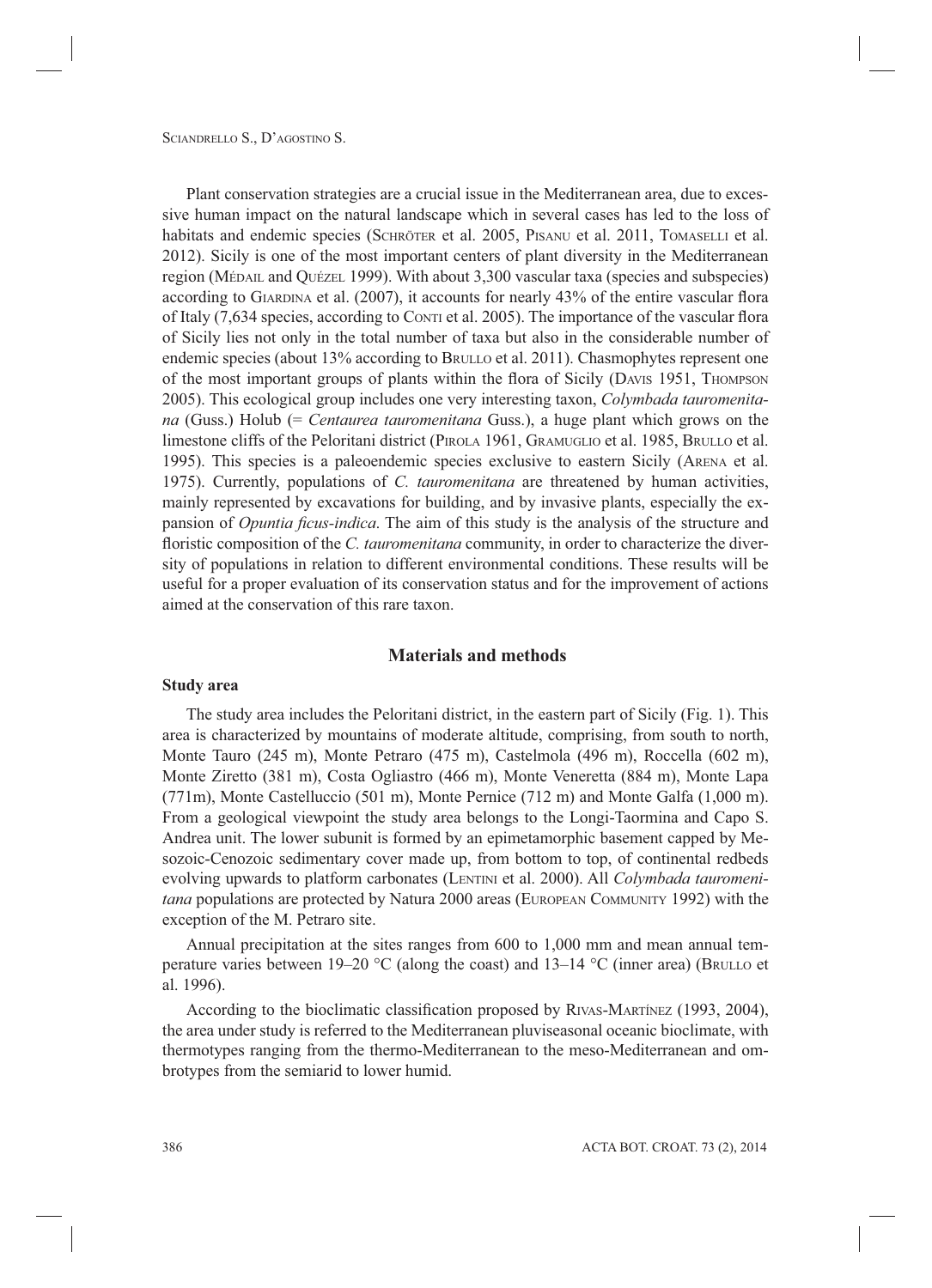

**Fig. 1.** Study area; red dots show the distribution area of *Erucastretum virgati centauretosum tauromenitanae*; blue stars indicate the distribution area of *Erucastretum virgati dianthetosum siculi*; blue line indicates Natura 2000 areas; yellow grid of  $2 \times 2$  km to assess area of occupancy.

# **Data analysis**

The published data on the distribution of this species (GUSSONE 1827, LOJACONO 1908, PIROLA 1961, GRAMUGLIO 1967, GRAMUGLIO et al. 1985) were reviewed and specimens of herbaria from Catania and Palermo were also examined. On the basis of these starting data, all the sites of Sicily in which *C. tauromenitana* has been reported were visited; in addition,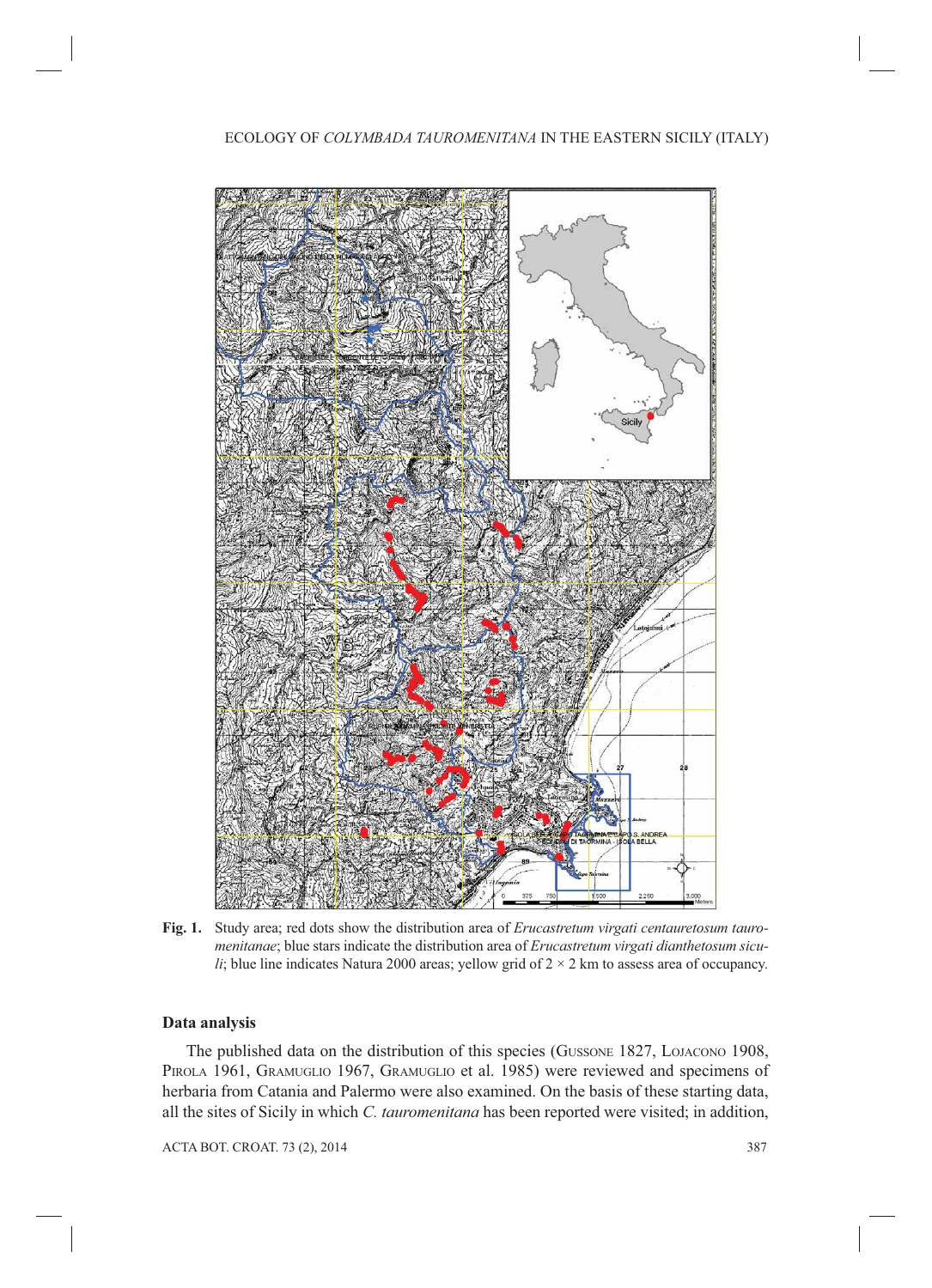other potentially suitable sites for the species were investigated. Our assessment of the Sicilian population size was based on a census in those sites where we found the species. The assignation of *C. tauromenitana* to an IUCN (International Union for Conservation of Nature) risk category (IUCN, 2001), was largely made on a quantitative assessment. The threats to *C. tauromenitana* in each locality were determined from the field observations. A grid of  $2 \times 2$  km was used to assess area of occupancy (AOO, defined as the area within the extent of occurrence, following IUCN (2008) and ROSSI and GENTILI (2008). Conservation status was assessed following IUCN (2008) and the conservation measures adopted or proposed for the species were based on our field observations.

The field work, carried out in order to analyze the structure and composition of the *C*. *tauromenitana* plant community, was done in 2009–2012 during which 61 plots ( $10 \times 10$  m) were made using the standard method of relevés (WESTHOFF and VAN DER MAAREL 1978). Numerical analysis (Cluster Analysis – WPGMA method, Chord coefficient) of relevé was performed using the software package SYN-TAX 2000 (PODANI 2001). Environmental gradients and plant communities were examined with canonical component analysis (CCA), using the PC-ORD, v6, software. In particular, the CCA takes into account different quantitative data such as the distance from the sea (DS), altitude (Altit.), slope of terrain, number of species (N. sp.) and rock type. The original Braun-Blanquet sampling scale (BRAUN-BLANQUET 1964) has been transformed into an ordinal scale, according to VAN DER MAAREL (1979). For the nomenclature of the species, GIARDINA et al. (2007), RAIMONDO and SPADARO (2009) were followed, while phytosociological nomenclature follows BRULLO et al. (2002).

For each taxon, life form and chorological element are reported. The life form follows the Raunkiaer system as proposed by PIGNATTI (1982), while for chorological elements BRULLO et al. (1998a) are followed. The exsiccata (preserved in Botanical Museum of Catania) were studied with the help of Flora Europaea (TUTIN et al. 1964–80), the Italian floras (FIORI 1923–29, PIGNATTI 1982).

Two indexes were chosen to estimate diversity: (1) species richness (SR), i.e., the total number of plant species recorded in a sample plot, and (2) Shannon-Wiener's diversity index (H'). This index takes into account the degree of equitability (J) of the species distribution. SR and H' represent the α-diversity level of the vegetation in relation to the size of the relevé. Spearman rank correlation coefficients were used to evaluate the importance of environmental factors in the distribution of the plant diversity. A p-value of  $\leq 0.05$  was taken as indicating a statistically significant difference or correlation.

The rock type classification follows LENTINI et al. (2000), which for this area recognizes four types: type 1 – Limestone and dolomite: detritic limestones with rudite clasts of quartz at the base (UT); type 2 – Limestone and dolomite: detritic limestones, biocalcarenites with brachiopods gray and reddish veined (UG); type 3 – Limestone and marl alternation in »Medolo facies« (UTm) and type 4 – »Flysch of Capo d'Orlando« (OMc).

## **The study of the species and its habitat**

*C. tauromenitana* is a perennial herb or dwarf shrub, with erect stems, 50–100 (120) cm high, branched above. The species is diploid  $(2n = 2 \times 20)$  (DE SANTIS et al. 1976) and flowers from the second half of May through the first half of July. Dissemination occurs between late July and early August. *C. tauromenitana* does not reproduce vegetatively (pers. observation). The current conservation status of *C. tauromenitana* in Sicily (CONTI el al*.* 1997) is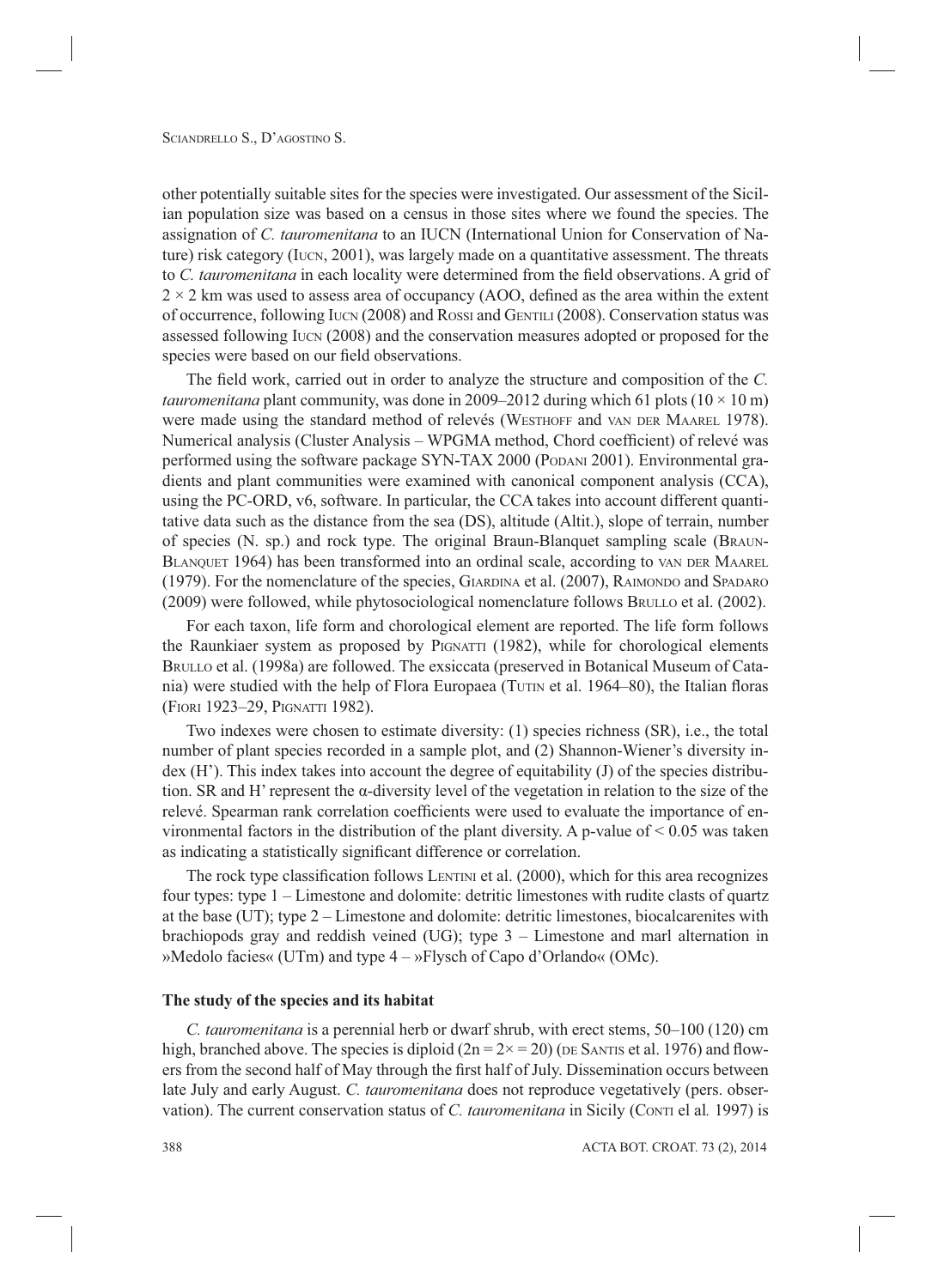»low risk« (LR). According to our data, single individuals of *C. tauromenitana* can survive for several decades.

*C. tauromenitana* grows on limestone cliffs of the Peloritani district (Sicily) with other endemic species (ARENA et al. 1975, SCIANDRELLO et al. 2013a), as *Erucastrum virgatum* (J. et C. Presl) C. Presl, *Dianthus rupicola* Biv. subsp. *rupicola*, *Brassica incana* Ten., *Brassica raimondoi* Sciandr., C. Brullo, Brullo, Giusso, Miniss. et Salmeri, *Anthyllis vulneraria* L. subsp. *busambarensis* (Lojac.) Pignatti, *Antirrhinum siculum* Mill., *Dianthus siculus* C. Presl in J. et C. Presl, *Galium aetnicum* Biv., *Micromeria graeca* (L.) Benth. ex Rchb. subsp*. consentina* (Ten.) Guinea*,* etc.; it is a member of the highly specialized rupicolous communities of the association *Erucastretum virgati* Brullo et Marcenò 1979 *centauretosum tauromenitanae* Pirola ex Brullo et Marcenò 1979 (*Asplenietea trichomanis* (Br.-Bl. in Meier et Br.-Bl. 1934) Oberd. 1977, *Dianthion rupicolae* Brullo et Marcenò 1979). The vegetation pattern of the area is characterized by perennial dry grasslands dominated mostly by caespitose hemicryptophytes, by rupicolous vegetation, rarely shrubby elements that are adapted to different habitats and restricted woods (SCIANDRELLO et al. 2013b).

## **Results**

#### **Distribution and population size**

Our investigations confirmed 8 sites with *Colymbada tauromenitana* (Fig. 1): Monte Petraro (Castelmola); Villagonia, Isola Bella and Monte Tauro (Taormina); Castelmola and Roccella (Castelmola); Monte Veneretta (Castelmola); Monte Ziretto and Costa Ogliastro (Castelmola); Monte Lapa (Mongiuffi -Melia); Monte Pernice (Mongiuffi -Melia); Monte Castellaccio (Letojanni, Gallodoro, Mongiuffi Melia). The locality of Capo S. Alessio (GIARDINA et al. 2007) is not confirmed, while the M. Galfa site, characterized by potentially suitable cliffs for the growth of *C. tauromenitana,* has been carefully explored and the species has not been found. The areas in which the species occur vary between altitudes of 20–800 m, on slopes of 40–90° exposed mainly east, and a distance from the coastline that varies between 30 and 6,000 m. The entire population of *C. tauromenitana* consisted of fewer than 7,200 plants, distributed with variable density (Tab. 1). The current populations of *C. tauromenitana* occupy (AOO) about 28 km<sup>2</sup> (Fig. 1), distributed along the cliffs with the exception of the populations of M. Petraro and M. Castellaccio. The highest density is distributed on the cliffs facing east between M. Veneretta and M. Lapa with about 2,500 individuals (Fig. 2). Other interesting populations with high values of individuals were found in the area of Castelmola, on the cliffs facing east of M. Ziretto-Costa Ogliastro and on the south facing rocks of the Castello di Taormina, while low values were found along the coast, to M. Pernice and M. Petraro. Overall, the narrow distribution area of *C. tauromenitana* is linked to the substrate type (mainly limestone), with the exception of a small population of a few individuals, growing on conglomerate substrates to M. Petraro. We may therefore consider *C. tauromenitana* a narrow endemic of the carbonatic district of Taormina.

Finally, considering the number of individuals, the narrow area and several threats (invasive species, fire, natural collapses and stone extraction), we may conclude that the distribution area of *C. tauromenitana* is highly localized and at risk of further reduction. Therefore, based on the field investigation carried out in the present survey, we propose a new IUCN category, Vulnerable (VU A2ce, B1ab (ii,iii,iv)).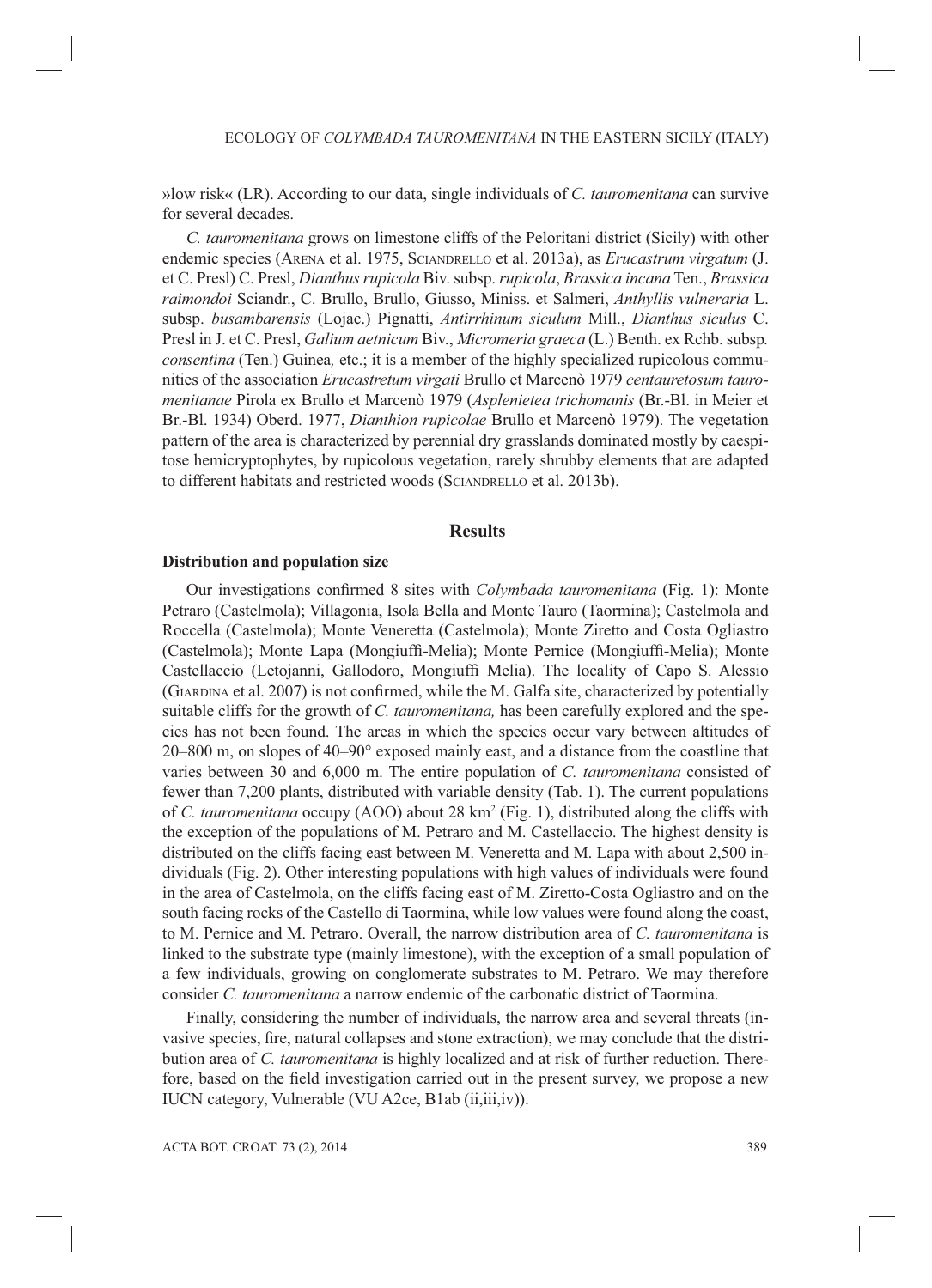| endemic – number of endemic plants; Rock type: $UT$ – Limestone and dolomite with rudite clasts of quartz at the base, $UG$ – Limestone and dolo-<br>mite with brachiopods gray and reddish veined, UTm – Limestone and marl alternation, OMc – Flysch; No. species, number of species; T med –<br>mean temperature; Rainfall (mm) – annual precipitation. |                |              |                               |             |           |              |                  |                          |            |                 |                           |
|------------------------------------------------------------------------------------------------------------------------------------------------------------------------------------------------------------------------------------------------------------------------------------------------------------------------------------------------------------|----------------|--------------|-------------------------------|-------------|-----------|--------------|------------------|--------------------------|------------|-----------------|---------------------------|
| Locality                                                                                                                                                                                                                                                                                                                                                   | No. plots      | No. ind.     | C. tauromenitana<br>cover (%) | No. endemic | Rock type | Altitude (m) | Sea distance (m) | No. species<br>(average) | T med (°C) | Rainfall (mm)   | Main threats              |
| Monte Petraro (Castelmola)                                                                                                                                                                                                                                                                                                                                 | 3              | 80           | 26                            | 5           | OMc       | 460          | 2210             | 21                       | $16 - 17$  | 700-800         | natural collapses, fire   |
| Villagonia (Taormina)                                                                                                                                                                                                                                                                                                                                      | 3              | 280          | 16                            | 7           | UT        | $25 - 35$    | $95 - 130$       | 19                       | $18 - 19$  | 600-700         | invasive plants           |
| Rupe antistante Isola Bella (Taormina)                                                                                                                                                                                                                                                                                                                     | 3              | 350          | 16                            | 4           | UT        | $20 - 70$    | $35 - 75$        | 16                       | $18 - 19$  | 600-700         | invasive plants           |
| Rupi di Capotaormina                                                                                                                                                                                                                                                                                                                                       | 1              | 30           | 5                             | 5           | UT        | 60           | 90               | 19                       | $19 - 20$  | $600 - 700$     | invasive plants           |
| Monte Tauro e Castello di Taormina                                                                                                                                                                                                                                                                                                                         | 3              | 750          | 30                            | 6           | UT        | 350          | 600              | 19                       | $17 - 18$  | 700-800         | building, invasive plants |
| Rupi di Castelmola                                                                                                                                                                                                                                                                                                                                         | 5              | 1000         | 30                            | 7           | UT        | 480          | 1600             | 24                       | $16 - 17$  | 800-900         | invasive plants           |
| Rupi antistanti Castelmola                                                                                                                                                                                                                                                                                                                                 | 3              | 600          | 26                            | 6           | UT        | 530          | 1850             | 24                       | $16 - 17$  | 800-900         | fire and pasture          |
| Roccella (Castelmola)                                                                                                                                                                                                                                                                                                                                      | $\overline{2}$ | 100          | 25                            | 5           | UT        | 420          | 1680             | 22                       | $16 - 17$  | 800-900         | invasive plants           |
| Monte Veneretta (Castelmola)                                                                                                                                                                                                                                                                                                                               | 12             | 1200         | 31                            | 9           | UT        | 760-850      | 2700             | 26                       | $14 - 15$  | $900 - 1000$    | fire, pasture             |
| Monte Ziretto (Castelmola)                                                                                                                                                                                                                                                                                                                                 | 5              | 800          | 26                            | 4           | UT        | 530          | 1200-1400        | 25                       | $15 - 16$  | 800-900         | fire, pasture             |
| Costa Ogliastro (Castelmola)                                                                                                                                                                                                                                                                                                                               | 5              | 450          | 30                            | 5           | UT        | 400-450      | 1550-1850        | 20                       | $15 - 16$  | 800-900         | fire, pasture             |
| Monte Lapa (Mongiuìffi Melia)                                                                                                                                                                                                                                                                                                                              | 4              | 1200         | 32                            | 6           | UT        | 620-650      | 3000-3100        | 28                       | $14 - 15$  | $900 - 1000$    | fire, pasture             |
| Monte Pernice (Mongiuiffi Melia)                                                                                                                                                                                                                                                                                                                           | $\overline{4}$ | 250          | 20                            | 8           | UTm       | 500-530      | 4200             | 15                       | $15 - 16$  | 800-900         | stone extraction          |
| Monte Castellaccio (Letojanni,<br>Gallodoro, Mongiuffi Melia)                                                                                                                                                                                                                                                                                              | 3              | 350          | 26                            | 5           | UT        | 250          | 2500             | 21                       | $17 - 18$  | 700-800         | natural collapses         |
| Monte Galfa (Roccafiorita, Mongiuffi<br>Melia)                                                                                                                                                                                                                                                                                                             | 5              | $\mathbf{0}$ | $\Omega$                      |             | UT-UG     | 720-920      | 6300-6700        | 21                       |            | 13-14 1000-1200 | fire, pasture             |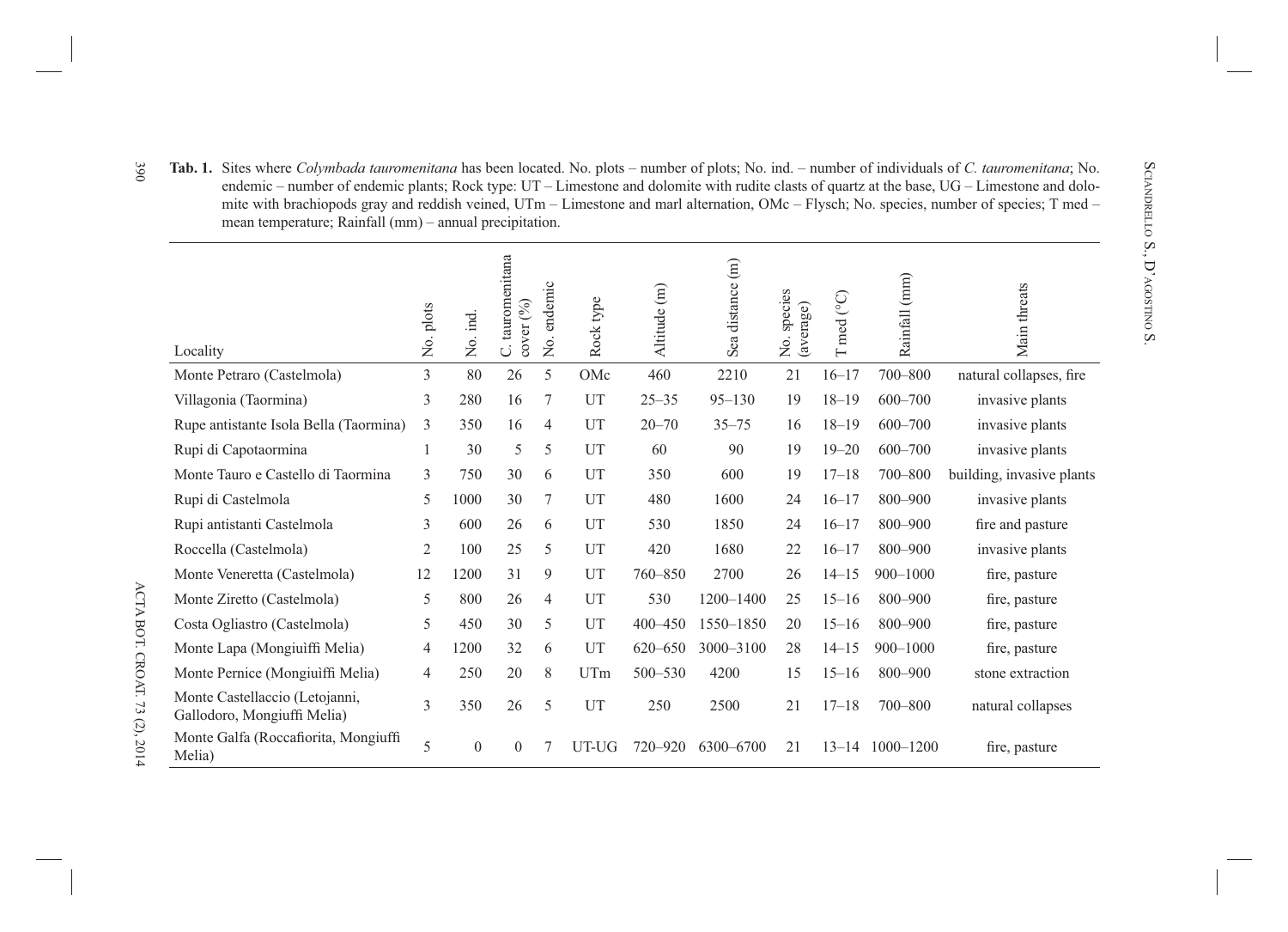

**Fig. 2.** Rupicolous vegetation with *Colymbada tauromenitana* on limestones outcrops of M. Veneretta (Castelmola) (a); *Colymbada tauromenitana* with the presence of *Opuntia ficus-indica* on cliffs of Taormina (b); plant in its peak flowering time  $(c, d)$ .

## **Plant communities and species diversity**

In total, 72 species of vascular plants have been recorded on the cliffs of the study area. Most species belong to Mediterranean elements, with the dominant life forms being chamaephytes (35%) and hemicryptophytes (33%), while the therophytes show low values (3%).

The ecological features of the rupicolous plant community may be highlighted by the floristic composition and its variations along a gradient of conditions from the coast to the inland. The results of the cluster analysis (Fig. 3) show two main vegetation groups, each with specific indicator species. Group  $A(56$  relevés) represents the coastal plant communities with *Colymbada tauromenitana*, while group B (5 relevés) represents inland plant communities without *C. tauromenitana*. Within group A, two sub-groups were distinguished: A1, comprising the thermo-mesophilous plant communities, and A2, which includes the thermo-xerophilous plant communities. Within sub-group A1 we can distinguish the rupicolous vegetation of the conglomeratic outcrops (A11) and plant communities of the limestone outcrops (A12), while the sub-group A2 includes the strictly coastal plant communities with sub-halophilous species (A21) and the thermophilous plant communities linked to marine ecological conditions (A22).

The species richness and Shannon-Wiener diversity index indicate that the plant communities near the coast show a moderate diversity with an average SR of 21.7 and an average Shannon-Wiener diversity index of 2.3 ( $J = 0.73$ ). Both values increase by altitude in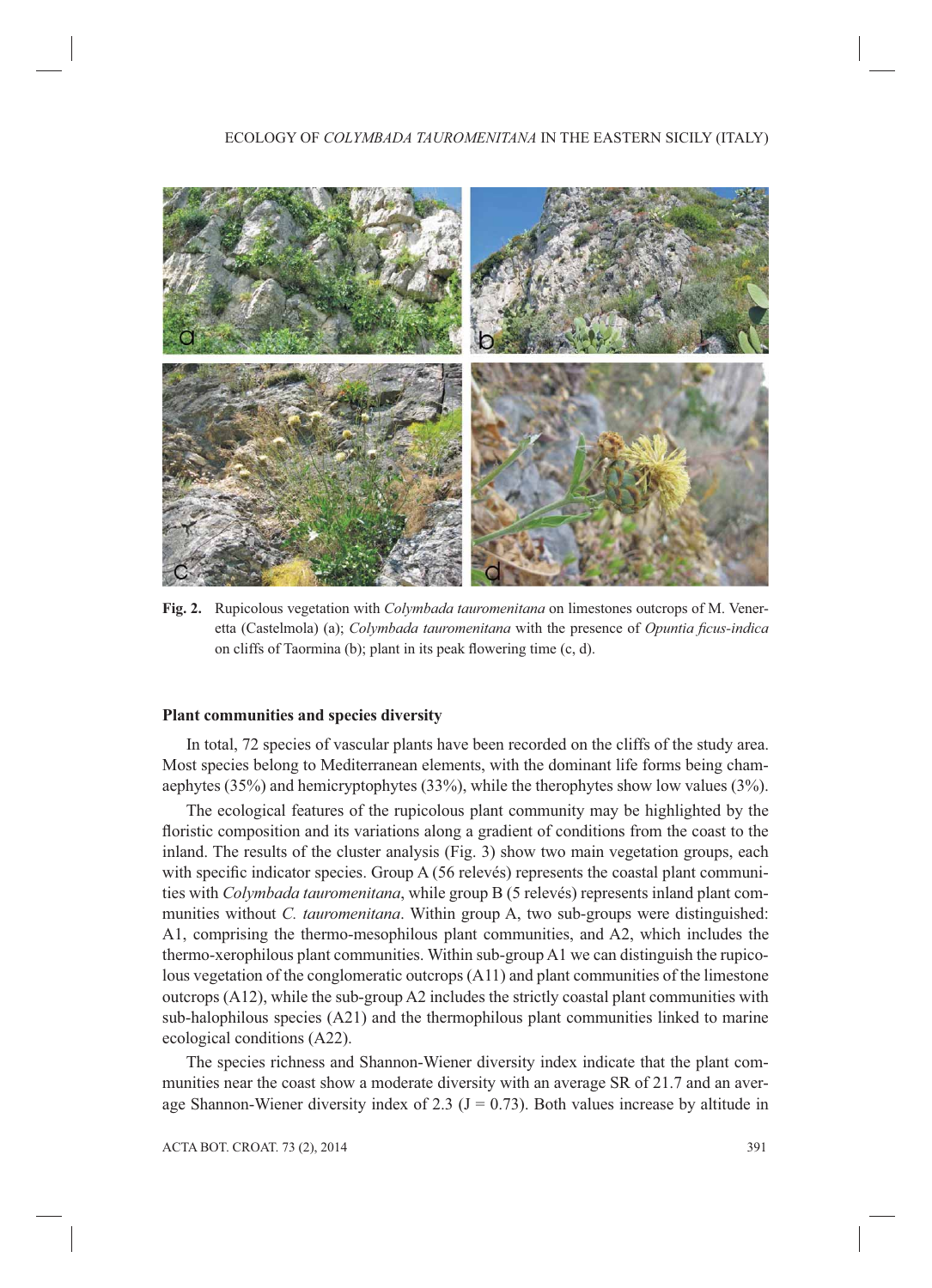

**Fig. 3**. Dendrogram resulting from cluster analysis of the plots (WPGMA method, Chord coefficient). Plant communities: A1 – *Erucastretum virgati centauretosum tauromenitanae* facies with *Silene fruticosa*; A2 – *Erucastretum virgati centauretosum tauromenitanae* facies with *Lomelosia cretica*; B – *Erucastretum virgati dianthetosum siculi*. 1–61 indicates the plots (relevés).

middle zones with an average of 24 species and a Shannon-Wiener diversity index of 2.5 (J = 0.79). The highest areas (M. Galfa) have a moderate SR of 21 and Shannon-Wiener diversity index of 2.6 ( $J = 0.84$ ) (Tab. 2).

| <b>Tab. 2.</b> Relationship between species richness, standard deviation, equitability, Shannon-Wiener's di- |
|--------------------------------------------------------------------------------------------------------------|
| versity index and bioclimate zones. $1 -$ Monte Petraro; $2 -$ Villagonia, Capotaormina, Isola               |
| Bella, M. Tauro and Castello (Taormina); $3 -$ Roccella and Castelmola; $4 -$ M. Veneretta; $5 -$            |
| M. Ziretto and Costa Ogliastro; $6-M$ . Lapa; $7-M$ . Pernice; $8-M$ . Castellaccio; $9-M$ . Galfa.          |

|                        | 36 plots (2, 3, 5, 6, 7, 8)       | 20 plots $(1, 4, 5)$              | $5$ plots $(9)$           |
|------------------------|-----------------------------------|-----------------------------------|---------------------------|
|                        | thermomediterranean<br>lower zone | thermomediterranean<br>upper zone | mesomediterranean<br>zone |
|                        | $0 - 500$ m                       | $400 - 800$ m                     | $800 - 1000$ m            |
| Species richness       | 21.75                             | 24.1                              | 20.8                      |
| Standard deviation     | 5.5                               | 6.8                               | 3.4                       |
| Equitability           | 0.73                              | 0.79                              | 0.84                      |
| Shannon-Wiener's index | 2.3                               | 2.5                               | 2.6                       |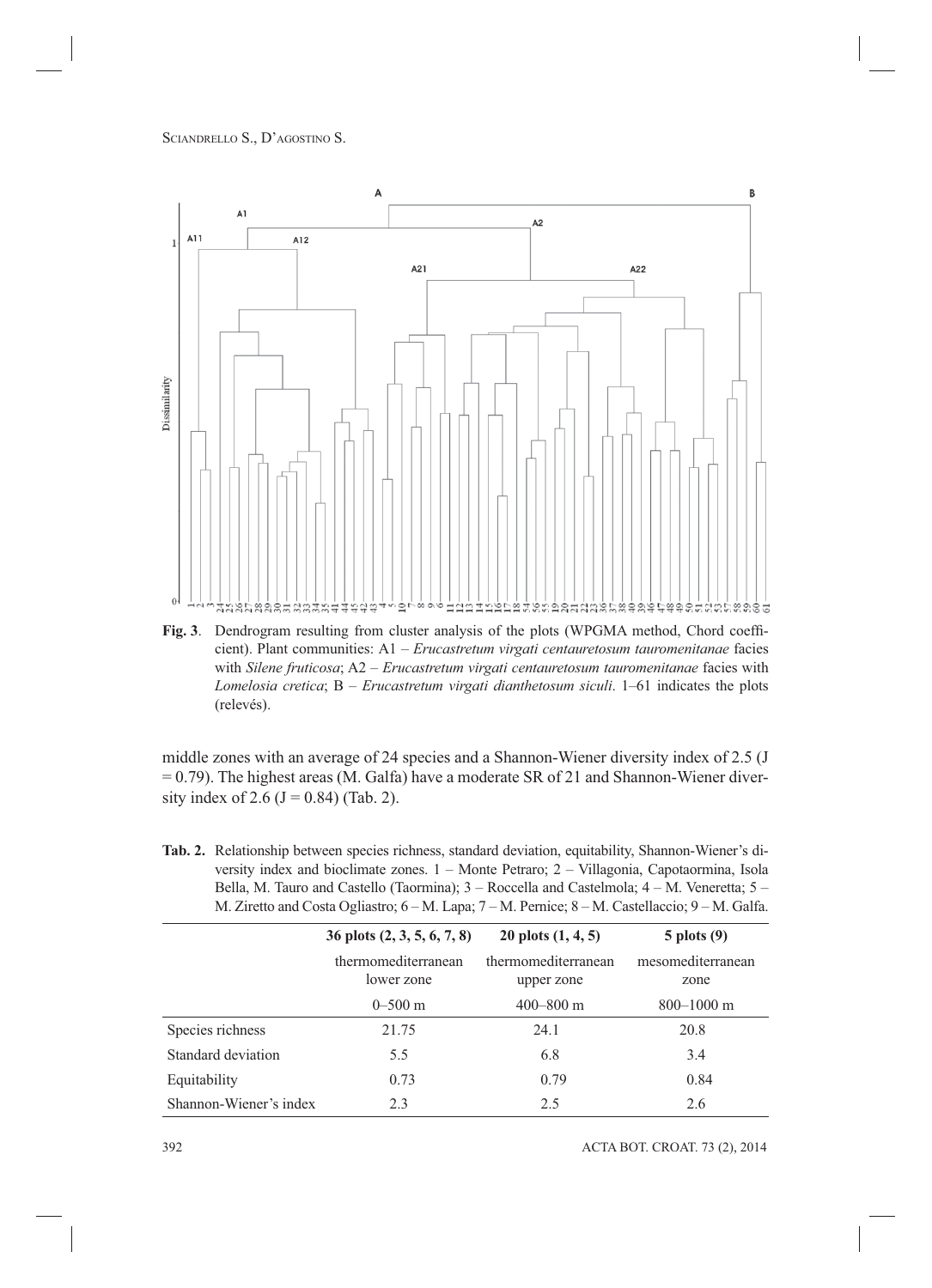#### ECOLOGY OF *COLYMBADA TAUROMENITANA* IN THE EASTERN SICILY (ITALY)

Our assumption of plant community differentiation along a gradient of environmental conditions ranging from the coast to inland areas, highlighted by the floristic diversity, is better supported when some concrete environmental variables are introduced and a canonical component analysis (CCA) is conducted. The result of the CCA shows a main gradient of distance of the sea and altitude on axis 1 and a secondary gradient of slope on axis 2 (Fig. 4). The CCA clearly separates on axis 1 (on the left) the strictly coastal plant communities belonging to the thermo-Mediterranean lower bioclimatic range, which prefer thermo-xe-



**Fig. 4.** Canonical correspondence analysis (CCA) plot. Total variance (»inertia«) in the species data: 2.0486; Eigenvalues: axis  $1 = 0.272$ ; axis  $2 = 0.087$ . Plant communities (Comm.):  $1 -$ *Erucastretum virgati centauretosum tauromenitanae* facies with *Silene fruticosa* (polygon marked by triangles and centroid 1); 2 – *Erucastretum virgati centauretosum tauromenitanae* facies with *Lomelosia cretica* (polygon marked by squares and centroid 2); 3 – *Erucastretum virgati dianthetosum siculi* (polygon marked by dots and centroid 3). Main gradient: distance from the sea (DS), altitude (Altit.) and slope of terrain. P1–61 indicates the plots (relevés).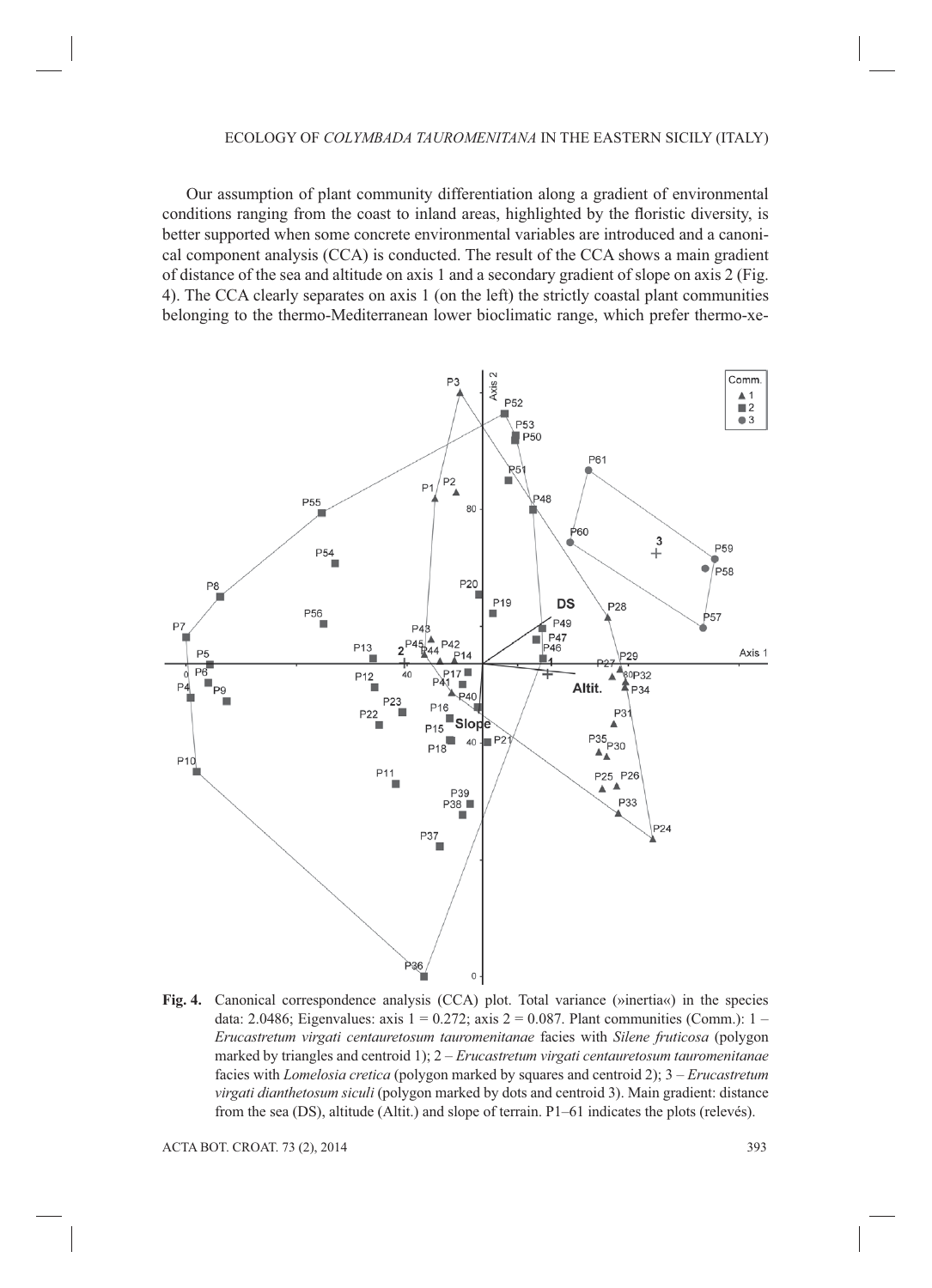rophilous conditions, as demonstrated by the presence and dominance of *Lomelosia cretica*  and *Dianthus rupicola* subsp. *rupicola*; in the central part are plant communities belonging to the thermo-Mediterranean upper bioclimatic range that prefer thermophilous conditions, as demonstrated by the presence and dominance of *Silene fruticosa, Athamanta sicula* and *Colymbada tauromenitana,* while on the right there are the mesophilous plant communities belonging to the meso-Mediterranean bioclimatic range, as demonstrated by the dominance of *Dianthus siculus, Ballota hispanica* and *Odontites bocconei*. On axis 2, which correlate with slope, from the bottom up we can observe a reduction of the inclination which reflects a lower number of chasmophilous species.

The Spearman correlation shows a significant correlation between species richness and elevation ( $r = 0.62$ ;  $p < 0.05$ ), but a low correlation with distance from the sea ( $r = 0.35$ ). Moreover, the species richness was significantly correlated with temperature ( $r = -0.52$ ;  $p <$ 0.05) and rainfall (r = 0.67). An important correlation was also observed between *C. tauromenitana* density and rainfall ( $r = 0.67$ ;  $p < 0.05$ ), as well as between *C. tauromenitana* density and species richness ( $r = 0.66$ ;  $p < 0.05$ ), whereas a low correlation with sea distance  $(r = 0.23; p \le 0.05)$ .

# **Discussion**

Our results indicate that altitude is the main factor influencing both species richness and vegetation composition. This important ecological factor significantly affects also the life forms of the species in response to the hydrothermic gradient linked with altitude (MAHDAVI et al. 2013). The results shows that the lower zones (0–500 m a.s.l.) are characterized by the predominance of chamaephytes (37%), while in the thermo-Mediterranean upper zone (500– 800 m a.s.l.) we find a high rate of hemicryptophytes  $(41\%)$ . Probably the predominance of chamaephytic life form in lower zones suggests a particular adaptation to marine conditions (mainly represented by coastal moisture and marine aerosols). In the meso-Mediterranean belt (800–1000 m a.s.l.), due to cold winds, once more the chamaephytic life form predominates  $(36%)$  mixed with hemicryptophytes  $(32%)$ . The results show no significant differences in floristic elements in relation to the three areas identified. In fact from a chorological viewpoint, in these three zones, the floristic element is represented mainly by species with a wide Mediterranean distribution (about 70%), while the endemic element rate is quite constant.

Therefore, in accordance with ODLAND (2009), we can consider the altitudinal gradient a complex environmental gradient associated with variation in several environmental parameters (slope, rocky type, and distance from sea). The moderate diversity and density of the vegetation in the lower zone (lower thermo-Mediterranean belt) may be related to the severe environmental conditions, that on the one hand limit the growth and productivity of some species, and yet on the other can favor the development of a few highly competitive and specialized species, such as *Dianthus rupicola* subsp. *rupicola, Lomelosia cretica, Limbarda crithmoides,* etc. Another serious problem regarding the lower zones is linked to the presence of invasive species such as *Opuntia ficus-indica* (Fig. 2), that, facilitated by man, has colonized the cliffs there at the expense of the natural populations of *C. tauromenitana*. However, high temperature, low precipitation, high evaporation and high salinity are the main environmental constraints that plants face in the lower zone. These ecophysiological stress factors (especially high temperature and low rainfall) explain the moderate species richness at low altitudes. The high diversity and density in the upper zones may largely be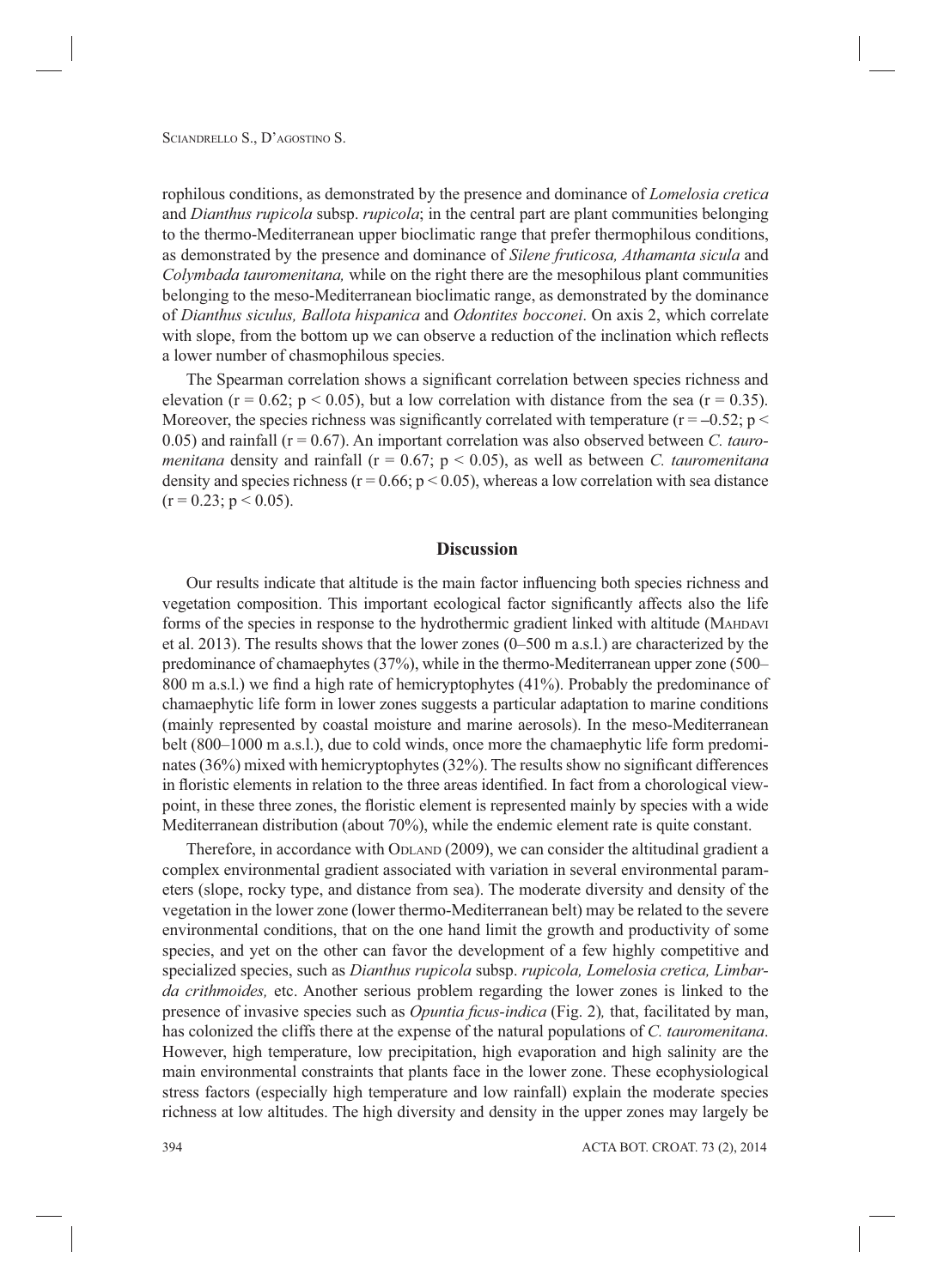related to the high precipitation and moderate temperature that favor the development of many moderately competitive species, such as *Dianthus siculus, Odontites bocconei*, *Colymbada tauromenitana*, *Silene fruticosa, Athamanta sicula* etc.

The extent of the cliffs is another factor that may affect the plant diversity, in particular through habitat heterogeneity and resource availability (ROMDAL and GRYTNES 2007). It is generally expected that in a larger area there is higher habitat heterogeneity and a better chance that larger populations of the species may survive. Most likely, this very significant number of individuals is linked to the large surface area of the rock walls, optimum climatic conditions, the highest degree of naturalness and especially the reduced possibility of anthropogenic habitat destruction. Indeed, the cliffs of M. Veneretta, the largest in the study area, have a high species richness (26) and Shannon-Wiener diversity index (2.57) and probably represent the speciation area of *Colymbada tauromenitana* and its upper altitudinal limit in the Peloritani district. Therefore, we found that the presence of *C. tauromenitana* was strongly correlated to total species richness and especially hot-humid climatic conditions (ARENA et al. 1975, KALLIMANIS et al. 2010).

*C. tauromenitana* grows mainly on limestone outcrops at altitudes between 20 and 800 m, with several other endemic species. It is a characteristic species of the association *Erucastretum virgati centauretosum tauromenitanae*. The primary habitat of this species is mainly the vertical cliff listed as »Calcareous rocky slopes with chasmophytic vegetation« (COD. 8210, EUROPEAN COMMUNITY 1992). Moreover, in the study area, this species also grows on rocky slopes (secondary habitat) together with semi-rupicolous low shrub of two different communities: *Euphorbietum dendroidis* at low altitudes and *Micromerio consentinae-Phlomidetum fruticosae* at higher altitudes (SCIANDRELLO et al. 2013b), listed as »Thermo-Mediterranean and pre-desert scrub (COD. 5330, EUROPEAN COMMUNITY 1992)*.* Considering that dissemination of the some species is favored by the wind and the proximity of a suitable habitat (such as M. Galfa), we might deduce that the altitudinal limit of *C. tauromenitana* (about 800 m) is probably related to the difficulty of the seeds germinating at low temperatures (13 °C) and high rainfall (1,200 m). As concerns the seed dispersal strategy of the rupicolous species of the study area, the strategy of short distance is the most represented on cliffs. The seeds simply fall from the mother plant or are dispersed by swaying movements of the infructescence or by rain drops hitting the capsules. Other possible ways of seed dispersal on cliffs are exozoochory or anemochory over short distances. From a phytosociological point of view, the classification of relevés (On-line Supplement Tabs. 1–3), using cluster analysis and CCA (Figs. 3, 4), displayed three clear vegetation groups, each with typical species that are useful in characterizing the communities. Choosing just one indicator or guiding species for each community, the first is characterized by the presence of *Dianthus rupicola* Biv. subsp. *rupicola* and *Lomelosia cretica* (L.) Greuter et Burdet (indicating a specific altitude range between 0–500 m), the second by the presence of *Silene fruticosa* and *Colymbada tauromenitana* (indicating a specific altitude range between 400– 800 m), and in the third the presence of *Dianthus siculus* C. Presl in J. et C. Presl and *Odontites bocconei* (Guss.) Walp. subsp. *bocconei* (indicating a specific altitude range between  $800-1,000$  m) is significant. Therefore, in relation to the floristic composition differences related to altitude, the populations referred to *Erucastretum virgati* (BRULLO and MARCENÒ 1979) can be divided into three facies, here proposed as:

1. *Erucastretum virgati* Brullo et Marcenò 1979 *centauretosum tauromenitanae* Pirola ex Brullo et Marcenò 1979, facies with *Lomelosia cretica*: Cluster A2 (0–400 m altitude)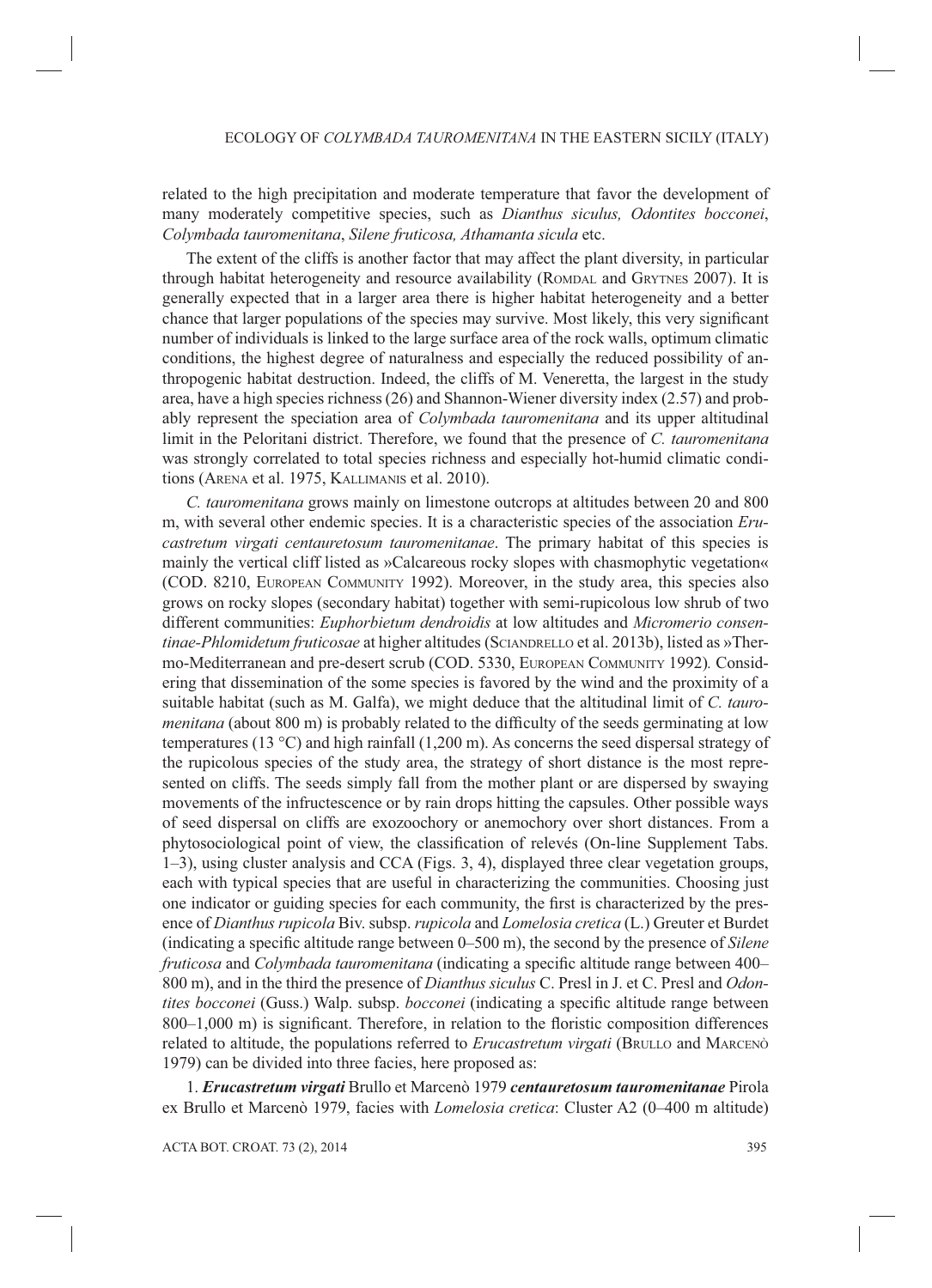within the thermo-Mediterranean lower belt. This facies is characterized by the dominance of *Dianthus rupicola* subsp. *rupicola* and *Lomelosia cretica*, together with other thermorupicolous species of the *Dianthion rupicolae* alliance, such as *Antirrhinum siculum, Brassica incana, Colymbada tauromenitana ect.* and other several thermo-xerophilous species of the *Oleo-Ceratonion* alliance, such as *Euphorbia dendroides*, *Phlomis fruticosa*, *Olea europaea var. sylvestris*, *Prasium majus*, *Teucrium fruticans*, *Ruta chalepensis*, ect. (On-line Supplement Tab. 2).

2. *Erucastretum virgati* Brullo et Marcenò 1979 *centauretosum tauromenitanae* Pirola ex Brullo et Marcenò 1979, facies with *Silene fruticosa*: Cluster A1 (400–800 m altitude) within the thermo-Mediterranean upper belt. This facies is characterized by the dominance of *Silene fruticosa* and *Colymbada tauromenitana*, together with *Hypochoeris laevigata, Athamanta sicula, Ballota hispanica, Teucrium flavum, ect., and some thermo-mesophilous* species, such as *Bupleurum fruticosum*, *Emerus major* subsp*. emeroides, Fraxinus ornus, Pistacia terebinthus*, *Quercus ilex*, ect. (On-line Supplement Tab. 1).

3. *Erucastretum virgati* Brullo et Marcenò 1979 *dianthetosum siculi* subass. nova, Characteristics species: *Dianthus siculus* and *Odontites bocconei* subsp. *bocconei,* Holotypus: relevé 61, Cluster B (800–1,000 m altitude) within the meso-Mediterranean belt. This facies is characterized by the dominance of *Dianthus siculus* and *Odontites bocconei* subsp. *bocconei*, together with other rupicolous species of the *Asplenietalia glandulosi* order, such as *Silene fruticosa, Brassica incana, Anthyllis vulneraria* subsp. *busambarensis, Teucrium fl avum, Athamanta sicula, Hypochoeris laevigata, Ballota hispanica, Sedum dasyphyllum*, ect. (On-line Supplement Tab. 3).

The limestone cliffs are populated by chasmophilous vegetation ascribed to *Erucastretum virgati,* widespread in the southern sector of the Calabria and eastern part of Sicily with several subassociations geographically well delimited, highlighting the geology and paleogeography connections of the Calabrian Peloritani Arc (BRULLO et al. 1998b, BRULLO et al. 2001).

Overall, endemic species play a central role in biodiversity conservation, because of the habitat loss and climate change, due to their often small population sizes, low genetic diversity and specific habitat requirements (GARGANO et al. 2007, BRULLO et al. 2011, TRIGAS et al. 2012, BRULLO et al. 2013, VANDEPITTE et al. 2013). In line with the objectives of the Habitats Directive, their preservation therefore becomes a priority (MÉDAIL and QUÉZEL 1999, MYERS et al. 2000). In southern Italy the cliffs preserve endemic species of very high phytogeographical and ecological value, used also to characterize well-defined territorial units (BRUL-LO et al. 1998b, WAGENSOMMER and DI PIETRO 2007, DI PIETRO and WAGENSOMMER 2008, TERZI and D'AMICO 2008, MINISSALE et al. 2013).

# **Conclusion**

In conclusion, the priority conservation measures proposed, based on field observations, for the rupicolous species are: (1) protection of the rupicolous habitat with a high number of endemic species; (2) creation of plant micro-reserves (PMR) or sites of community importance (SCI); (3) planning and land management (regulation of human activities, limitation of fire, eradication of alien species such as *Opuntia ficus-indica* on the cliffs); (4) restoration of damaged habitats; (5) collection of local germplasm for ex situ conservation; (6) promoting the integration of some threatened endemic species (*in situ*/*ex situ*); (7) a regional law on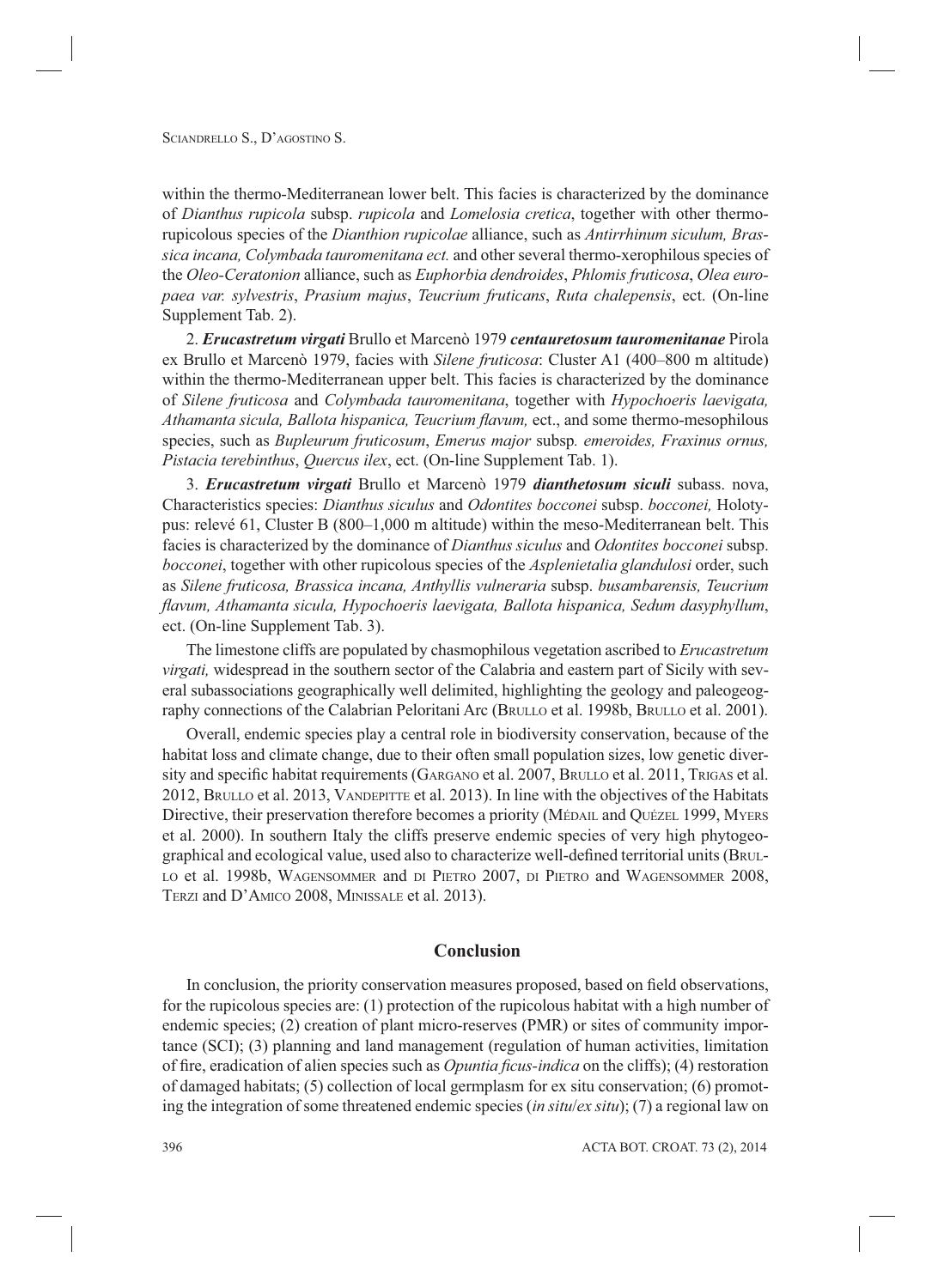the conservation of endemic species and (8) genetic analysis of the *C. tauromenitana* populations to understand their future maintenance. Furthermore, in order to preserve the native rupicolous species, it is also necessary to plan targeted interventions for removal of invasive species and the prohibition on cultivating these species in neighboring areas.

## **Acknowledgements**

We are grateful to Prof. P. Minissale for useful comments and to the two anonymous reviewers for further improving the manuscript with their suggestions.

# **References**

- ARENA, M., GRAMUGLIO, G., VILLARI, R., 1975: Anatomical and ecological observations on *Centaurea tauromenitana* Guss. Atti della Società peloritana di scienze fisiche, matematiche e naturali 21, 99–104.
- BRAUN-BLANQUET, J., 1964: Pflanzensoziologie. Grundzüge der Vegetationskunde. 3. Aufl. Springer, Wien, New York.
- BRULLO, C., BRULLO, S., GIUSSO DEL GALDO, G., MINISSALE, P., SCIANDRELLO, S., 2011: *Astragalus raphaelis* G. Ferro (Fabaceae), critical species from Sicily and taxonomic remarks on *A.* sect. *Sesamei* DC. Nordic Journal of Botany 29, 518–533.
- BRULLO, C., BRULLO, S., GIUSSO DEL GALDO, G., MINISSALE, P., SCIANDRELLO, S., 2013: *Astragalus kamarinensis* (Fabaceae), a new species from Sicily. Annales Botanici Fennici 50, 61–67.
- BRULLO, C., MINISSALE, P., SCIANDRELLO, S., SPAMPINATO, G., 2011: Phytogeographic survey on the endemic vascular fora of the Hyblaean territory (SE Sicily, Italy). Acta Botanica Gallica 158, 617–631.
- BRULLO, S., GRILLO, M., GUGLIELMO, A., 1998a. Considerazioni fitogeografiche sulla flora iblea. Bollettino Accademia Gioenia di Scienze Naturali Catania 29, 45–111.
- BRULLO, S., MARCENÒ, C., 1979: *Dianthion rupicolae* nouvelle alliance sudtyrrhenienne des *Asplenietalia glandulosi*. Documents Phytosociologiques 4, 131–146.
- BRULLO, S., MARCENÒ, C., SIRACUSA, G., 1998b: La classe *Asplenietea trichomanis* in Sicilia. Colloques Phytosociologiques 23, 467–538.
- BRULLO, S., MINISSALE, P., GIUSSO DEL GALDO, G., SIRACUSA, G., SPAMPINATO, G., 2002: Considerazioni sintassonomiche e fitogeografiche sulla vegetazione della Sicilia. Bollettino Accademia Gioenia di Scienze Naturali Catania 35, 325–359.
- BRULLO, S., MINISSALE, P., SPAMPINATO, G., 1995: Considerazioni fitogeografiche sulla flora della Sicilia. Ecologia Mediterranea 21, 99–117.
- BRULLO, S., SCELSI, S., SPAMPINATO, G., 2001: La vegetazione dell'Aspromonte, studio fitosociologico. Ed. Baruffa, Reggio Calabria.
- BRULLO, S., SCELSI, F., SIRACUSA, G., SPAMPINATO, G., 1996: Caratteristiche bioclimatiche della Sicilia. Giornale Botanico Italiano 130, 177–185.
- CARMEL, Y., FLATHER, C. H., 2004: Comparing landscape scale vegetation dynamics following recent disturbance in climatically similar sites in California and the Mediterranean basin. Landscape Ecology 19, 573–590.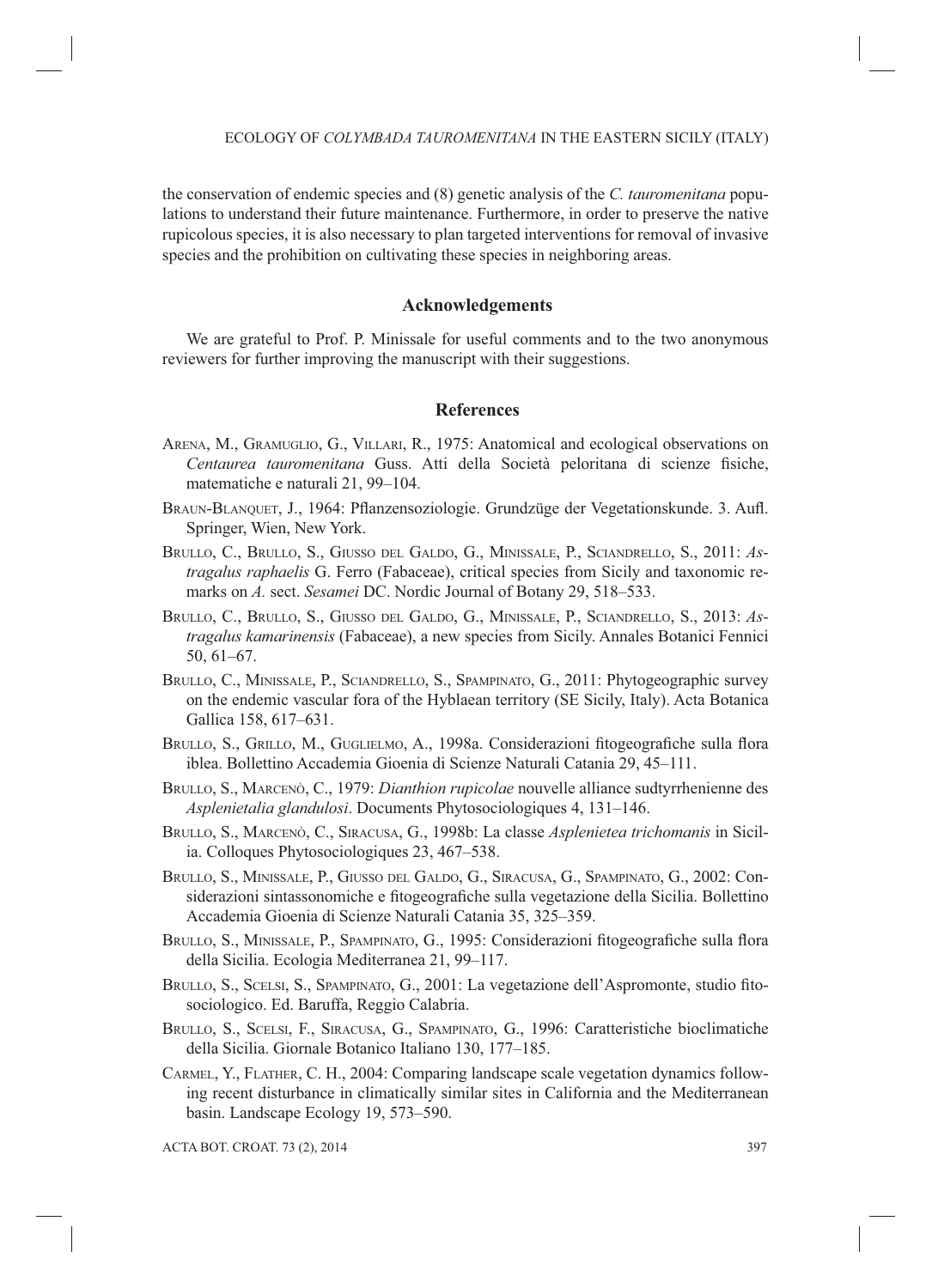- CONTI, F., ABBATE, G., ALESSANDRINI, A., BLASI, C., (eds.) 2005: An annotated checklist of the Italian vascular flora. Palombi, Roma.
- CONTI, F., MANZI, A., PEDROTTI, F., 1997: Liste rosse Regionali delle Piante d'Italia. WWF-SBI, Camerino.
- COWLING, R. M., RUNDEL, P. W., LAMONT, B. B., ARROYO, M. K., ARIANOUTSOU, M., 1996: Plant diversity in Mediterranean-climate regions. Trends in Ecology and Evolution 11, 362–366.
- DAVIS, P. H., 1951: Cliff vegetation in the Eastern Mediterranean. Journal of Ecology 39, 63–93.
- DE SANTIS, C., PAVONE, P., ZIZZA, A., 1976: Numeri cromosomici per la flora italiana: 232– 237. Informatore Botanico Italiano 8, 74–81.
- DI PIETRO, R., WAGENSOMMER, R. P., 2008. Analisi fi tosociologica su alcune specie rare e/o minacciate del Parco Nazionale del Gargano (Italia centro-meridionale) e considerazioni sintassonomiche sulle comunità casmofitiche della Puglia. Fitosociologia 45, 177– 200.
- EUROPEAN COMMUNITY, 1992. European Community Directive 92/43/EEC on the conservation of natural habitats and of wild fauna and flora (Habitat Directive). European Community, Brussels.
- FIORI, A., 1923–29: Nuova flora analitica d'Italia. Firenze.
- GARGANO, D., FENU, G., MEDAGLI, P., SCIANDRELLO, S., BERNARDO, L., 2007: The status of *Sarcopoterium spinosum (Rosaceae)* at the western periphery of its range: Ecological constraints lead to conservation concerns. Israel Journal of Plant Sciences 55, 1–13.
- GIARDINA, G., RAIMONDO, F. M., SPADARO, V., 2007: A catalogue of plants growing in Sicily. Bocconea 20, 5–582.
- GRAMUGLIO, G., 1967: Nuovo areale di *Centaurea tauromenitana* Guss. endemica dei Peloritani.; Atti della Società peloritana di scienze fisiche, matematiche e naturali 13, 153–156.
- GRAMUGLIO, G., TRISCARI, C., ARENA, M., 1985: Ancora una nuova stazione di *Centaurea tauromenitana* Guss., endemica dei Monti Peloritani (Sicilia Nord-Orientale). Informatore Botanico Italiano 15, 163–167.
- GUSSONE, J., 1827: *Florae Siculae Prodromus sive plantarum in Sicilia ulteriori nascentium enumeratio secundum systema linneanum disposita* 1. Neapoli.
- IUCN, 2001: IUCN Red List Categories and Criteria, 3.1. IUCN Species Survival Commission. IUCN. Gland, Cambridge.
- IUCN, 2008: Guidelines for using the IUCN Red List categories and criteria, 7.0. Standards and Petitions Working Group of the IUCN Species Survival Commission Biodiversity Assessments Sub-Committee.
- KALLIMANIS, A. S., BERGMEIER, E., PANITSA, M., GEORGHIOU, K., DELIPETROU, P., DIMOPOULOS, P., 2010: Biogeographical determinants for total and endemic species richness in a continental archipelago. Biodiversity and Conservation 19, 1225–1235.
- LENTINI, F., CATALANO, S., CARBONE, S., 2000: Carta geologica della Provincia di Messina. Scala 1:50.000. S.E.L.C.A. Firenze.
- LOJACONO POJERO, M., 1908: Flora sicula, o descrizione delle piante vascolari spontanee o indigenate in Sicilia. 3, 93, Palermo.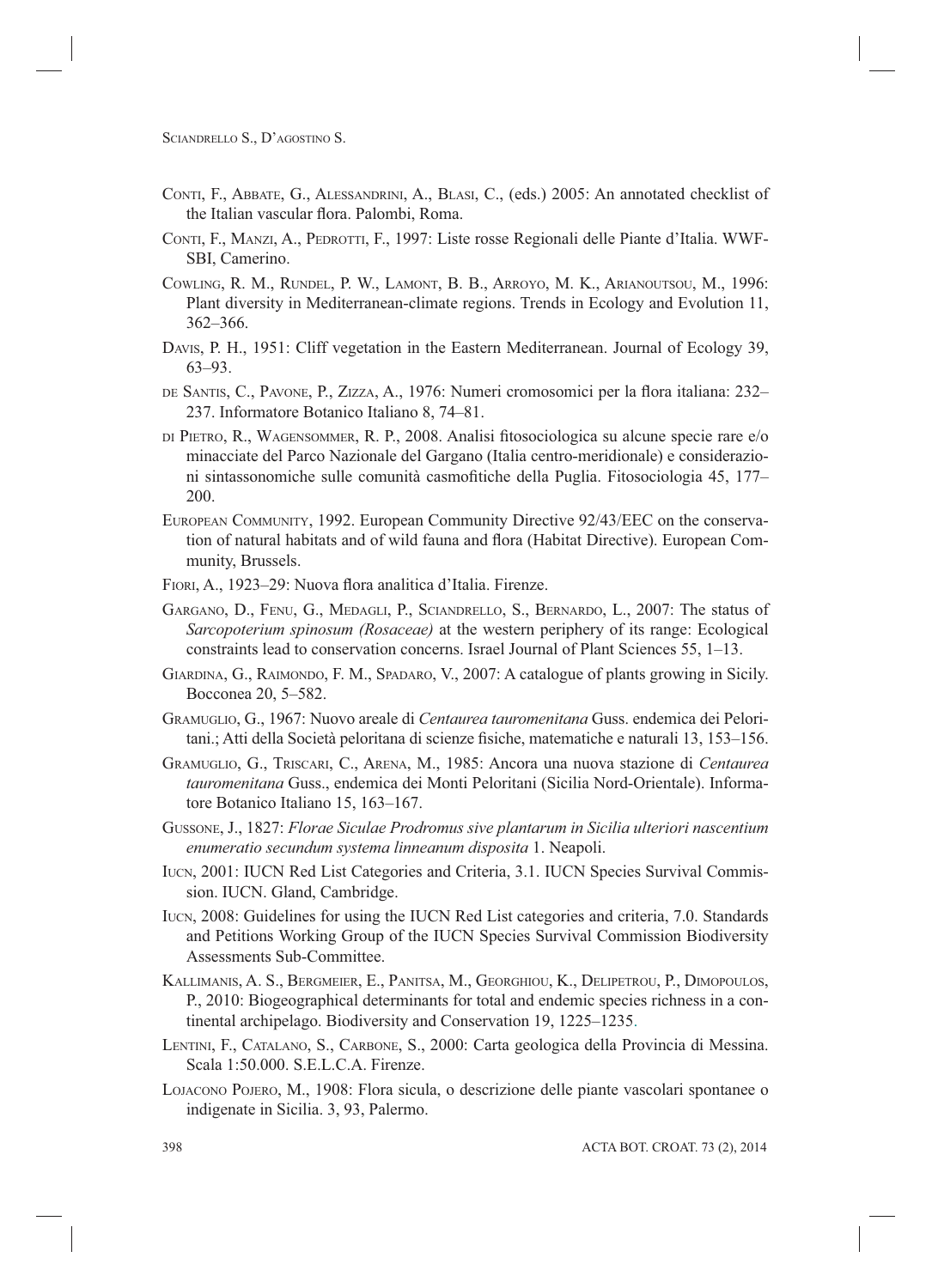- MAHDAVI, P., AKHANI, H., VAN DER MAAREL, E., 2013: Species diversity and life-form patterns in steppe vegetation along a 3000 m altitudinal gradient in the Alborz Mountains, Iran. Folia Geobotanica 48, 7–22.
- MÉDAIL, F., VERLAQUE, R., 1997: Ecological characteristics and rarity of endemic plants from Southeast France and Corsica: implications for biodiversity conservation. Biological Conservation 80, 269–281.
- MÉDAIL, F., QUÉZEL, P. 1999: Biodiversity hotspots in the Mediterranean basin: setting global conservation priorities. Conservation Biology 13, 1510–1513.
- MYERS, N., MITTERMEIER, R. A., MITTERMEIER, C. G., DA FONSECA, G. A. B., KENTS, J., 2000: Biodiversity hotspots for conservation priorities. Nature 403, 853–858.
- MINISSALE, P., BRULLO, C., BRULLO, S., GIUSSO DEL GALDO, G., SCIANDRELLO, S., 2013: *Bituminaria basaltica* (Fabaceae), a new species from Mediterranean area. Phytotaxa 98  $(1), 1-15.$
- MINISSALE, P., SCIANDRELLO, S., 2013: A relict wood of *Juniperus turbinata* Guss. (Cupressaceae) in Sicily. Ecological features and conservation perspectives. Plant Biosystems 147 (1), 145–157.
- ODLAND, A., 2009: Interpretation of altitudinal gradient in south Central Norway based on vascular plants as environmental indicators. Ecological Indicators 9, 409–421.
- PIGNATTI, S., 1982: *Flora d'Italia* (1–3). Edagricole. Bologna.
- PIROLA, A., 1961: L'Associazione a *Scabiosa cretica* a Taormina (Sicilia orientale). Archivio Botanico Italiano 37, 132–144.
- PISANU, S., MAMELI, G., FARRIS, E., FILIGHEDDU, R., 2011: A natural homoploid hybrid between *Centaurea horrida* and *Centaurea filiformis* (*Asteraceae*) as revealed by morphological and genetic traits. Folia Geobotanica 46, 69–86
- PODANI, J., 2001: SYN-TAX 2000, computer program for multivariate analysis in ecology and taxonomy. Scientia Publishing, Budapest.
- RAIMONDO, F. M., SPADARO, V., 2009: Addenda et emendanda to the »A catalogue of plants growing in Sicily«. Flora Mediterranea 19, 303–312.
- RIVAS MARTINEZ, S., 1993: Bases para una nueva clasification bioclimatica de la tierra. Folia Botanica Matritensis 10, 1–23.
- RIVAS-MARTINEZ, S., 2004: Bioclimatic map of Europe: Bioclimates, scale 1:16 millions. Cartographic Service, University of Leon.
- ROMDAL, T. S., GRYTNES, J. A., 2007: An indirect area effect on elevational species richness patterns. Ecography 30, 440–448.
- ROSSI, G., GENTILI, R., 2008: A partnership project for a new Red List of the Italian flora. Plant Biosystems 142, 302–304.
- SCHRÖTER, D., CRAMER, W., LEEMANS, R., PRENTICE, I. C., ARAÚJO, M. B., ARNELL, N. W., BONDEAU, A., BUGMANN, H., CARTER, T. R., GRACIA, C. A. et al., 2005: Ecosystem service supply and vulnerabilità to global change in Europe. Science 310, 1333–1337.
- SCIANDRELLO, S., BRULLO, C., BRULLO, S., GIUSSO DEL GALDO, G., MINISSALE, P., SALMERI, C., 2013a: A new species of *Brassica* sect. *brassica* (*Brassicaceae*) from Sicily. Plant Biosystems 147, 812–820.